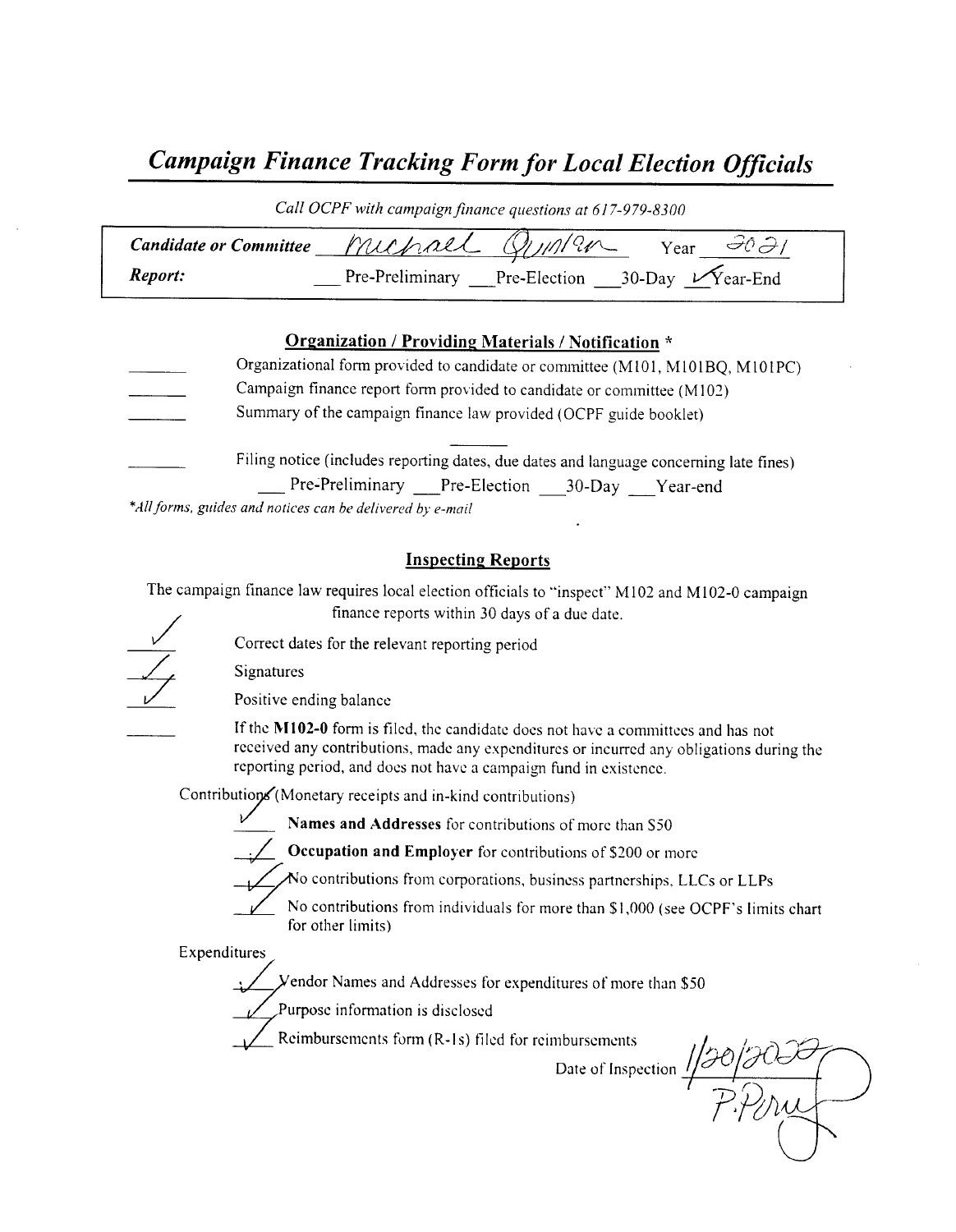

# Form CPF M 102: Campaign Finance Report **Municipal Form**

Office of Campaign and Political Finance

|                                        |                            |                                     |                                       |                                       |                                     | File with: City or Town Clerk or Election Commission |
|----------------------------------------|----------------------------|-------------------------------------|---------------------------------------|---------------------------------------|-------------------------------------|------------------------------------------------------|
| Fill in Reporting Period dates:        |                            | <b>Beginning Date:</b>              | Oct 16, 2021                          | <b>Ending Date:</b>                   | Dec 31, 2021                        |                                                      |
| Type of Report: (Check one)            |                            |                                     |                                       |                                       |                                     |                                                      |
| 8th day preceding preliminary          |                            | 8th day preceding election          | 30 day after election<br>$\mathbf{1}$ |                                       | $[X]$ year-end report               | dissolution                                          |
|                                        |                            |                                     |                                       |                                       |                                     |                                                      |
| Michael J Quinlan Jr.                  |                            |                                     |                                       | Committee to Elect Michael Quinlan    |                                     |                                                      |
| Candidate Full Name (if applicable)    |                            | <b>Committee Name</b>               |                                       |                                       |                                     |                                                      |
| City Councilor - At Large, Northampton |                            |                                     | <b>Emily Fitzgerald</b>               |                                       |                                     |                                                      |
|                                        | Office Sought and District |                                     |                                       |                                       | Name of Committee Treasurer         |                                                      |
| 712 Bridge Road, Northampton MA 01060  |                            |                                     |                                       | 712 Bridge Road, Northampton MA 01060 |                                     |                                                      |
|                                        | <b>Residential Address</b> |                                     |                                       |                                       | <b>Committee Mailing Address</b>    |                                                      |
| E-mail:                                |                            | michaelquinlannorthampton@gmail.com | E-mail:                               |                                       | michaelquinlannorthampton@qmail.com |                                                      |
| Phone # (optional):                    |                            | 413-575-0454                        | Phone # (optional):                   |                                       | 413-575-0454                        |                                                      |

| <b>SUMMARY BALANCE INFORMATION:</b>                             |          |
|-----------------------------------------------------------------|----------|
| <b>Line 1:</b> Ending Balance from previous report              | 4,344    |
| <b>Line 2:</b> Total receipts this period (page 3, line 11)     | 1,476    |
| <b>Line 3:</b> Subtotal (line 1 plus line 2)                    | 5,820    |
| Line 4: Total expenditures this period (page 5, line 14)        | 4,084.19 |
| Line 5: Ending Balance (line 3 minus line 4)                    | 1,735.81 |
| <b>Line 6:</b> Total in-kind contributions this period (page 6) | 12       |
| Line 7: Total (all) outstanding liabilities (page 7)            |          |
| Line 8: Name of bank(s) used: Florence Savings Bank             |          |

Affidavit of Committee Treasurer.

I certify that I have examined this report including attached schedules and it is, to the best of my knowledge and belief, <sup>a</sup> true and complete statement of all campaign finance activity, including all contributions, loans, receipts, expenditures, disbursements, in-kind contributions and liabilities for this reporting period and represents the campaign finance activity of all persons acting under the authority or on behalf of this committee in accordance with the requirements of M.G.L. c. 55.<br>Signed under the penalties of periury:<br> $TMIM$   $M$   $M$   $M$   $M$   $M$   $M$   $M$   $M$   $M$ Signed under the penalties of perjury:  $\frac{1}{2}$  MUM  $\frac{1}{2}$  Umphilait external contrast (Treasurer's signature) Date:

### FOR CANDIDATE FILINGS ONLY: Affidavit of Candidate: (check 1 box only)

#### Candidate with Committee

 $\mathbf{Z}$  I certify that I have examined this report including attached schedules and it is, to the best of my knowledge and belief, a true and complete statement of all campaign finance activity of all carpaign finance activity, of all persons acting under the authority or on behalf of this committee in accordance with the requirements of M.G.L. c. 55. I have not received any contributions, incurred any liabilities nor made any expenditures on my behalf during this reporting period that are not otherwise disclosed in this report.

#### Candidate without Committee

I certify that I have examined this report including attached schedules and it is, to the best of my knowledge and belief, a true and complete statement of all campaign ∐ finance activity, including contributions, loans, receipts, expenditures, disbursements, in- kind contributions and liabilities for this reporting period and represents the campaign finance activity of all persons acting under the authority or on behalf of this candidate in accordance with the requirements of M.G.L. c. 55.

| <sup>{</sup> Signed under the penalties of perjury: $\mathbb{Z}/\Lambda$ - |  |  |
|----------------------------------------------------------------------------|--|--|
|----------------------------------------------------------------------------|--|--|

(Candidate's signature)

Date:  $1/19/2$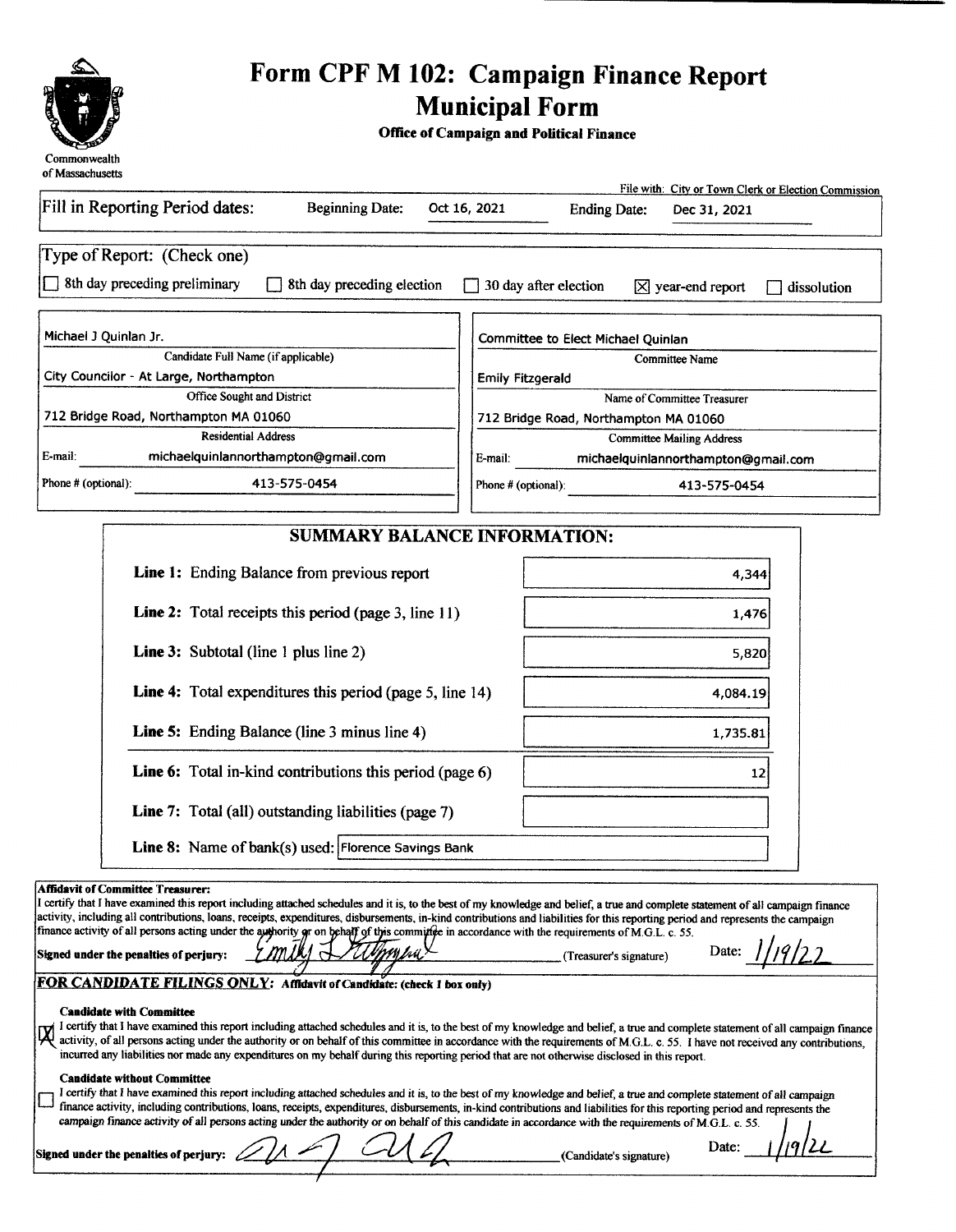### SCHEDULE A: RECEIPTS

M.G.L. c. 55 requires that the name and residential address be reported, in alphabetical order, for all receipts over \$50 in a calendar year. Committees must keep detailed accounts and records of all receipts, but need only itemize those receipts over \$50. In addition, the occupation and employer must be reported for all persons who contribute \$200 or more in a calendar year.

A " Schedule A: Receipts" attachment is available to complete, print and attach to this report, if additional pages are required to report all receipts. Please include your committee name and a page number on each page.)

| <b>Date Received</b> | <b>Name and Residential Address</b><br>(alphabetical listing required)         | Amount   | <b>Occupation &amp; Employer</b><br>(for contributions of \$200 or more) |
|----------------------|--------------------------------------------------------------------------------|----------|--------------------------------------------------------------------------|
| 10/18/21             | Daube, Jonathan & Linda - 15 Carolyn<br>Street, Florence MA 01062              | 100.00   | Retired                                                                  |
| 10/16/21             | Elliott, Kathleen - 39A Florence Street,<br>Leeds MA 01053                     | 25.00    | Not employed                                                             |
| 10/18/21             | G Twohig, Cornelius - 42785 Generation<br>Drive, 621, Ashburn VA 20147         | 500.00   | Not employed                                                             |
| 10/18/21             | Leonard, Joan - 359 Main Street, Unit 25A<br>Easthampton MA 01027              | 100.00   | Retired                                                                  |
| 10/18/21             | Quinlan Sr., Michael - 22 Pomeroy Meadow<br>Road, Unit 6, Southampton MA 01073 | 400.00   | Retired                                                                  |
| 10/20/21             | Spicer, Noah - 13 Swan Pond Road, North<br>Reading MA 01864                    | 15.00    |                                                                          |
| 10/22/21             | Thorpe, John - PO BOX 887, Northampton<br>MA 01061                             | 100.00   |                                                                          |
| 10/23/21             | Welch, Edward III - 32 Maynard Road,<br>Northampton MA 01060                   | 100.00   | Alumni Relations, University of Massachusetts                            |
|                      |                                                                                |          |                                                                          |
|                      |                                                                                |          |                                                                          |
|                      |                                                                                |          |                                                                          |
|                      |                                                                                |          |                                                                          |
|                      | Line 9: Total Receipts over \$50 (or listed above)                             | 1,340.00 |                                                                          |
|                      | Line 10: Total Receipts \$50 and under* (not listed above)                     | 136.00   |                                                                          |
|                      | Line 11: TOTAL RECEIPTS IN THE PERIOD                                          | 1,476.00 | ١←<br>Enter on page 1, line 2                                            |

If you have itemized receipts of\$50 and under, include them in line 9. Line <sup>10</sup> should include only those receipts not itemized above.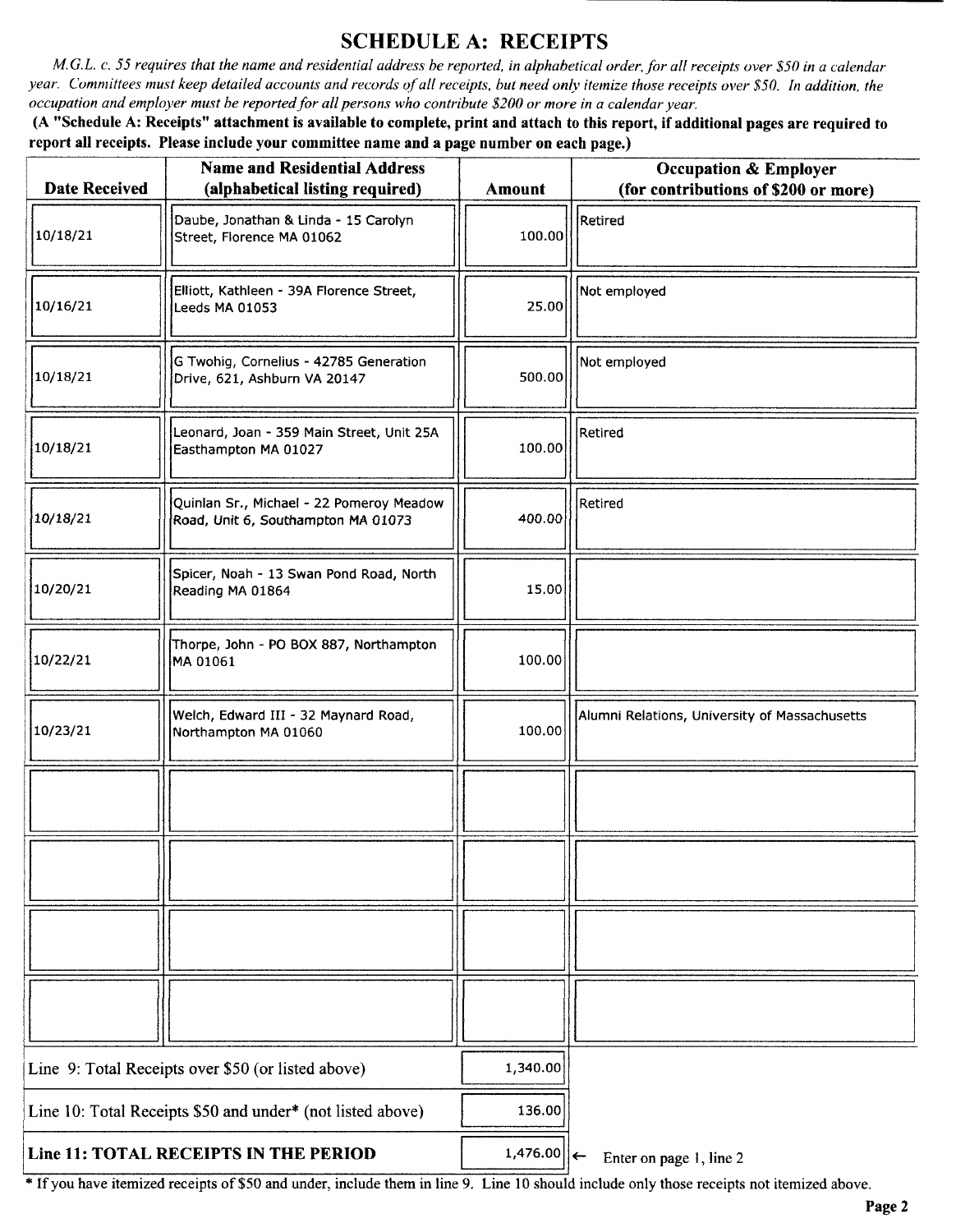### SCHEDULE A: RECEIPTS (continued)

| <b>Date Received</b> | <b>Name and Residential Address</b><br>(alphabetical listing required) | Amount | <b>Occupation &amp; Employer</b><br>(for contributions of \$200 or more) |
|----------------------|------------------------------------------------------------------------|--------|--------------------------------------------------------------------------|
|                      |                                                                        |        |                                                                          |
|                      |                                                                        |        |                                                                          |
|                      |                                                                        |        |                                                                          |
|                      |                                                                        |        |                                                                          |
|                      |                                                                        |        |                                                                          |
|                      |                                                                        |        |                                                                          |
|                      |                                                                        |        |                                                                          |
|                      |                                                                        |        |                                                                          |
|                      |                                                                        |        |                                                                          |
|                      |                                                                        |        |                                                                          |
|                      |                                                                        |        |                                                                          |
|                      |                                                                        |        |                                                                          |
|                      |                                                                        |        |                                                                          |
|                      |                                                                        |        |                                                                          |
|                      |                                                                        |        |                                                                          |
|                      |                                                                        |        |                                                                          |
|                      |                                                                        |        |                                                                          |
|                      |                                                                        |        |                                                                          |
|                      |                                                                        |        |                                                                          |
|                      |                                                                        |        |                                                                          |
|                      |                                                                        |        |                                                                          |
|                      |                                                                        |        |                                                                          |
|                      |                                                                        |        |                                                                          |
|                      |                                                                        |        |                                                                          |
|                      |                                                                        |        |                                                                          |
|                      |                                                                        |        |                                                                          |
|                      | Line 9: Total Receipts over \$50 (or listed above)                     |        |                                                                          |
|                      | Line 10: Total Receipts \$50 and under* (not listed above)             |        |                                                                          |
|                      | Line 11: TOTAL RECEIPTS IN THE PERIOD                                  |        | Enter on page 1, line 2<br>$\leftarrow$                                  |

<sup>\*</sup> If you have itemized receipts of \$50 and under, include them in line 9. Line 10 should include only those receipts not itemized above.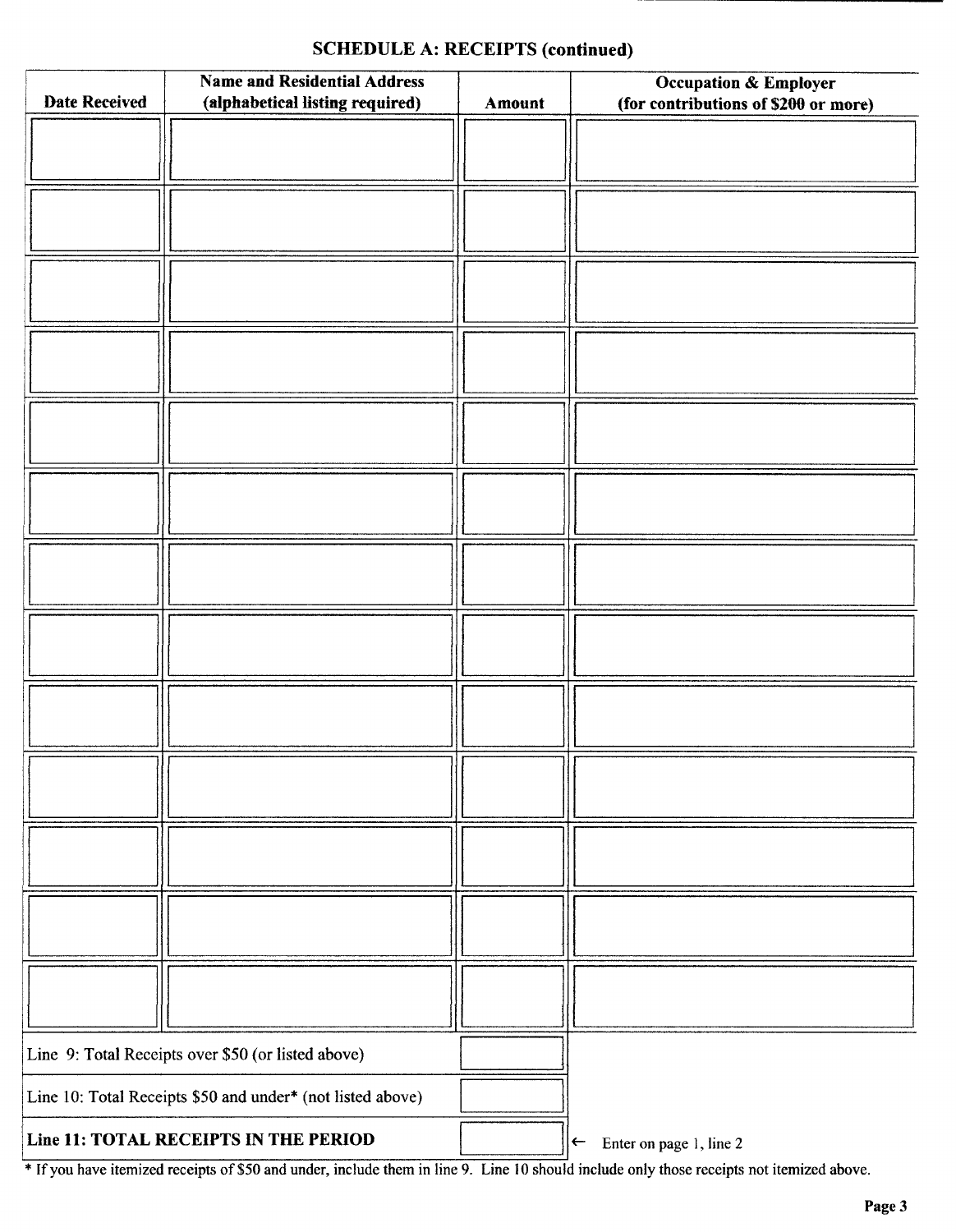## SCHEDULE B: EXPENDITURES

M.G.L. c. 55 requires committees to list, in alphabetical order, all expenditures over\$ 50 in a reporting period. Committees must keep detailed accounts and records of all expenditures, but need only itemize those over \$50. Expenditures \$50 and under may be added together, from committee records, and reported on line 13.

A " Schedule B: Expenditures" attachment is available to complete, print and attach to this report, if additional pages are required to report all expenditures. Please include your committee name and a page number on each page.)

| Date Paid | <b>To Whom Paid</b><br>(alphabetical listing) | <b>Address</b>                                                                  | <b>Purpose of Expenditure</b>            | <b>Amount</b> |
|-----------|-----------------------------------------------|---------------------------------------------------------------------------------|------------------------------------------|---------------|
| 10/17/21  | ActBLUE                                       | PO BOX 441146, Sommerville<br>MA 02144                                          | Online Donation Transaction Fees         | 26.69         |
| 10/24/21  | ActBLUE                                       | PO BOX 441146, Sommerville<br>MA 02144                                          | Online Donation Transaction Fees         | 27.71         |
| 10/23/21  | Collective Copies and Leveller                | 93 Main Street, Florence MA<br>01062                                            | Additional Palm Cards                    | 272.00        |
| 10/20/21  | <b>Get Set Marketing</b>                      | 207 Worthington Street,<br>Springfield MA 01103                                 | Print mailer to all registered<br>voters | 3,710.99      |
| 11/2/21   | Tandem Bagel Company                          | 306 King Street, Northampton<br>MA 01061                                        | Hot coffee for campaign<br>volunteers    | 46.80         |
|           |                                               |                                                                                 |                                          |               |
|           |                                               |                                                                                 |                                          |               |
|           |                                               |                                                                                 |                                          |               |
|           |                                               |                                                                                 |                                          |               |
|           |                                               |                                                                                 |                                          |               |
|           |                                               |                                                                                 |                                          |               |
|           |                                               |                                                                                 |                                          |               |
|           |                                               | Line 12: Total Expenditures over \$50 (or listed above)                         |                                          | \$4,084.19    |
|           |                                               | Line 13: Total Expenditures \$50 and under* (not listed above)                  |                                          |               |
|           |                                               | Enter on page 1, line $4 \rightarrow$ Line 14: TOTAL EXPENDITURES IN THE PERIOD |                                          | \$4,084.19    |

If you have itemized expenditures of\$50 and under, include them in line 12. Line <sup>13</sup> should include only those expenditures not itemized above. **Page 4** and the set of the set of the set of the set of the set of the set of the set of the set of the set of the set of the set of the set of the set of the set of the set of the set of the set of the set of the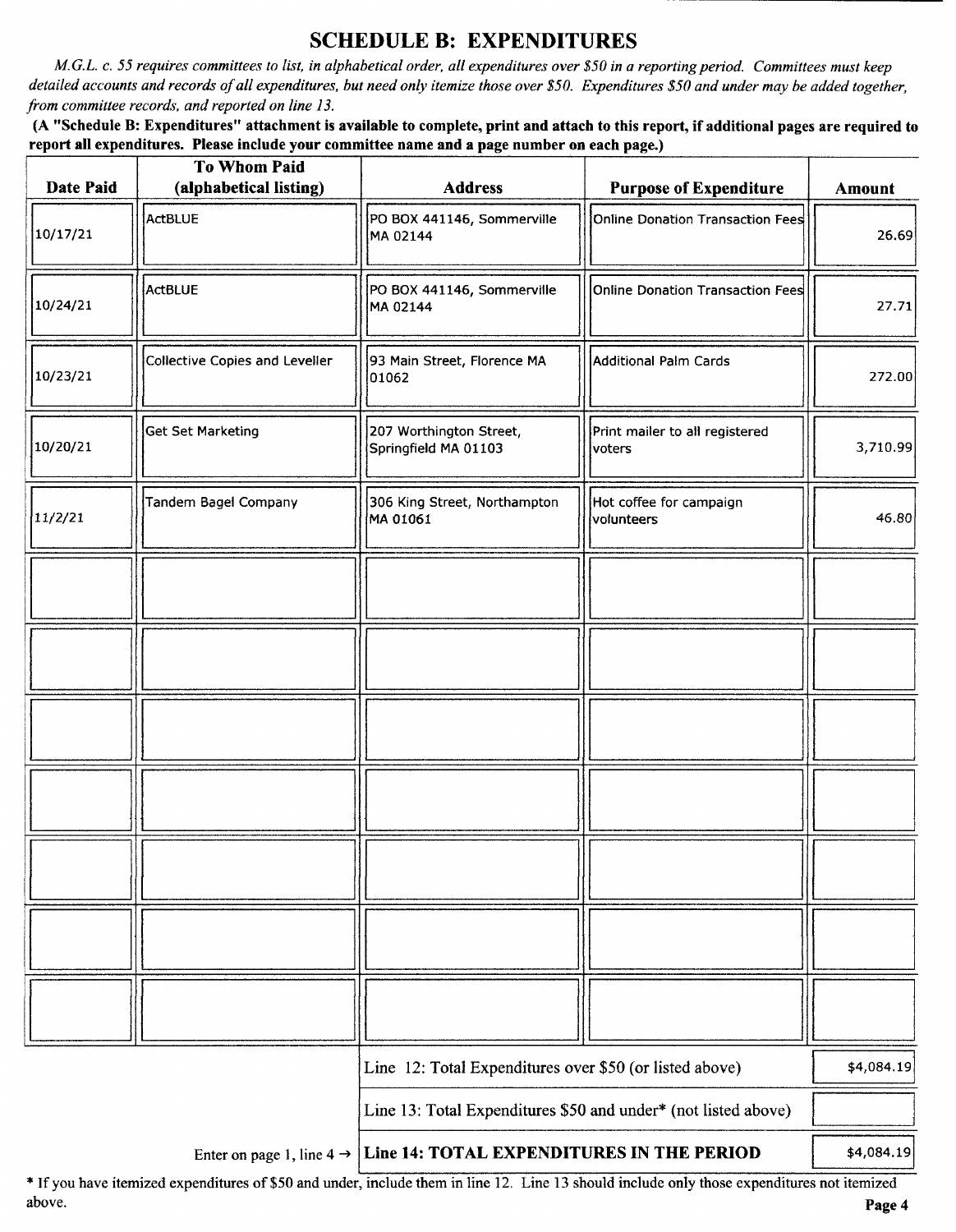|                  | <b>To Whom Paid</b>    |                                                          |                               |        |
|------------------|------------------------|----------------------------------------------------------|-------------------------------|--------|
| <b>Date Paid</b> | (alphabetical listing) | <b>Address</b>                                           | <b>Purpose of Expenditure</b> | Amount |
|                  |                        |                                                          |                               |        |
|                  |                        |                                                          |                               |        |
|                  |                        |                                                          |                               |        |
|                  |                        |                                                          |                               |        |
|                  |                        |                                                          |                               |        |
|                  |                        |                                                          |                               |        |
|                  |                        |                                                          |                               |        |
|                  |                        |                                                          |                               |        |
|                  |                        |                                                          |                               |        |
|                  |                        |                                                          |                               |        |
|                  |                        |                                                          |                               |        |
|                  |                        |                                                          |                               |        |
|                  |                        |                                                          |                               |        |
|                  |                        |                                                          |                               |        |
|                  |                        |                                                          |                               |        |
|                  |                        |                                                          |                               |        |
|                  |                        |                                                          |                               |        |
|                  |                        |                                                          |                               |        |
|                  |                        |                                                          |                               |        |
|                  |                        |                                                          |                               |        |
|                  |                        |                                                          |                               |        |
|                  |                        |                                                          |                               |        |
|                  |                        |                                                          |                               |        |
|                  |                        |                                                          |                               |        |
|                  |                        |                                                          |                               |        |
|                  |                        |                                                          |                               |        |
|                  |                        |                                                          |                               |        |
|                  |                        |                                                          |                               |        |
|                  |                        |                                                          |                               |        |
|                  |                        |                                                          |                               |        |
|                  |                        |                                                          |                               |        |
|                  |                        |                                                          |                               |        |
|                  |                        |                                                          |                               |        |
|                  |                        |                                                          |                               |        |
|                  |                        |                                                          |                               |        |
|                  |                        |                                                          |                               |        |
|                  |                        |                                                          |                               |        |
|                  |                        |                                                          |                               |        |
|                  |                        |                                                          |                               |        |
|                  |                        |                                                          |                               |        |
|                  |                        | Line 12: Expenditures over \$50 (or listed above)        |                               |        |
|                  |                        |                                                          |                               |        |
|                  |                        | Line 13: Expenditures \$50 and under* (not listed above) |                               |        |
|                  |                        |                                                          |                               |        |

### SCHEDULE B: EXPENDITURES (continued)

Enter on page 1, line  $4 \rightarrow$  Line 14: TOTAL EXPENDITURES IN THE PERIOD

If you have itemized expenditures of\$50 and under, include them in line 12. Line <sup>13</sup> should include only those expenditures not itemized above.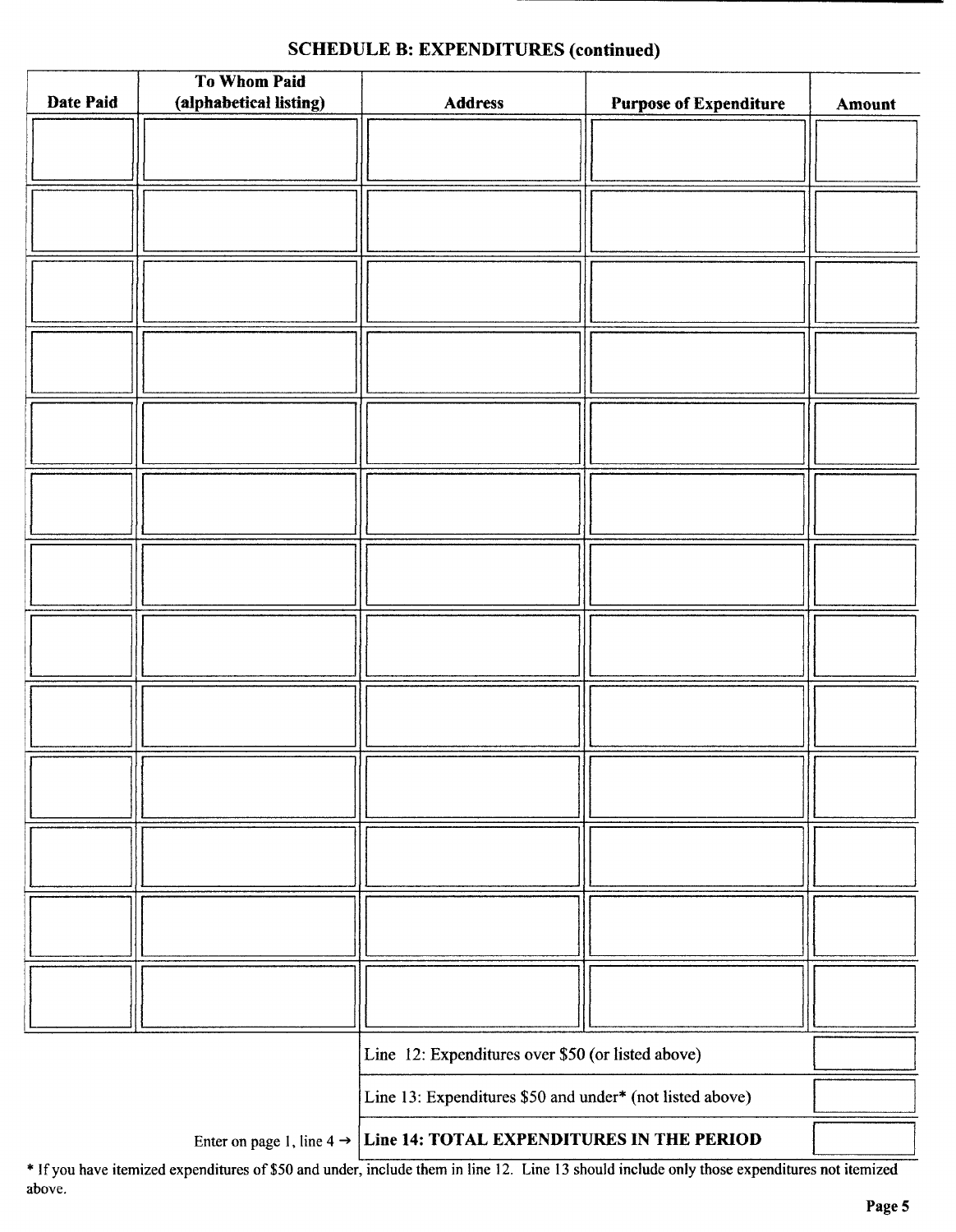# SCHEDULE C: "IN-KIND" CONTRIBUTIONS

Please itemize contributors who have made in-kind contributions of more than \$50. In-kind contributions \$50 and under may be added together from the committee's records and included in line 16 on page 1.

| <b>Date Received</b> | From Whom Received*                   | <b>Residential Address</b>                                     | <b>Description of Contribution</b>                               | <b>Value</b> |
|----------------------|---------------------------------------|----------------------------------------------------------------|------------------------------------------------------------------|--------------|
| 11/2/21              | Emily Fitzgerald                      | 11B Couture Road, Southampton<br>MA 01072                      | Purchase of donuts for<br>campaign volunteers on<br>election day | 12.00        |
|                      |                                       |                                                                |                                                                  |              |
|                      |                                       |                                                                |                                                                  |              |
|                      |                                       |                                                                |                                                                  |              |
|                      |                                       |                                                                |                                                                  |              |
|                      |                                       |                                                                |                                                                  |              |
|                      |                                       |                                                                |                                                                  |              |
|                      |                                       |                                                                |                                                                  |              |
|                      |                                       |                                                                |                                                                  |              |
|                      |                                       |                                                                |                                                                  |              |
|                      |                                       |                                                                |                                                                  |              |
|                      |                                       |                                                                |                                                                  |              |
|                      |                                       | Line 15: In-Kind Contributions over \$50 (or listed above)     |                                                                  | 12,00        |
|                      |                                       | Line 16: In-Kind Contributions \$50 & under (not listed above) |                                                                  |              |
|                      | Enter on page 1, line 6 $\rightarrow$ | Line 17: TOTAL IN-KIND CONTRIBUTIONS                           |                                                                  | 12.00        |

\* If an in-kind contribution is received from a person who contributes more than \$50 in a calendar year, you must report the name and address of the contributor; in addition, if the contribution is \$200 or more, you must also report the contributor's occupation and employer.